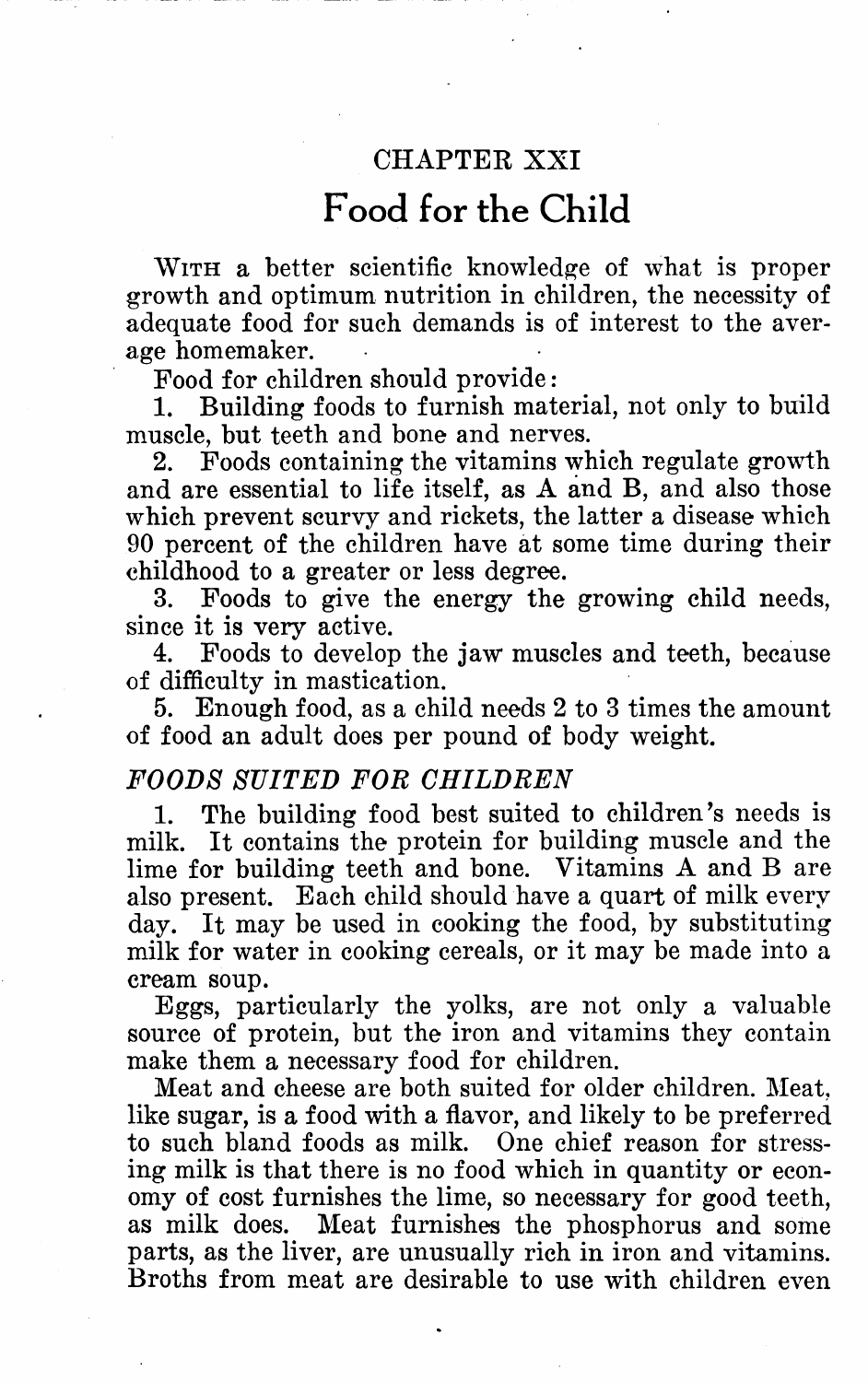one year of age, but meat once a day is sufficient after the third year.

2. We are dependent on fruits and vegetables for some of our most important vitamins. Children should learn to eat them at an early age in order to insure the safety which they afford both thru prevention of disease and providing for proper assimilation of foods eaten.

Citrus fruits, such as oranges, are especially good, but if economy must be practiced, tomato juice may be used instead. The giving of cod liver oil to children thru infancy and childhood furnishes the vitamin D which prevents rickets.

Vegetables and fruits should be strained or rubbed thru a sieve for young children because of the large quantity of food they need in proportion to their size. In teaching children to eat vegetables, begin with only a small amount at first and gradually increase. Above all, remember practice is better than precept and the example of the parents of eating vegetables is a strong incentive to children eating them.

3. Sugars, starches, cereals and fats give the child the energy needed for his bodily activity.

Sugar should find little use in his dietary as sweet foods soon cloy the appetite. If they are given, they should be at the end of the meal. Foods given to children, such as cereals, cocoa, custards and ice cream, ought to be less sweet than those given to adults.

Starches in the form of bread and crackers are good in their place, provided they are used to develop the jaws and teeth. For this reason they should be stale. Too many children satisfy their appetite with bread and butter early in the meal and neglect the bone and body-building foods found in fruits, vegetables and milk. Bread and butter should be given to children after the above foods are eaten.

Graham crackers, which are made of the whole wheat kernel, are a good source of energy as well as minerals and vitamins, tho the graham cracker is too sweet to permit of an extended use. Cereals are of value for children as they contain phosphorus, and the whole ones vitamin B.

Fats particularly of benefit to children are butter and cream, which may be easily added to flavor their vegetables.